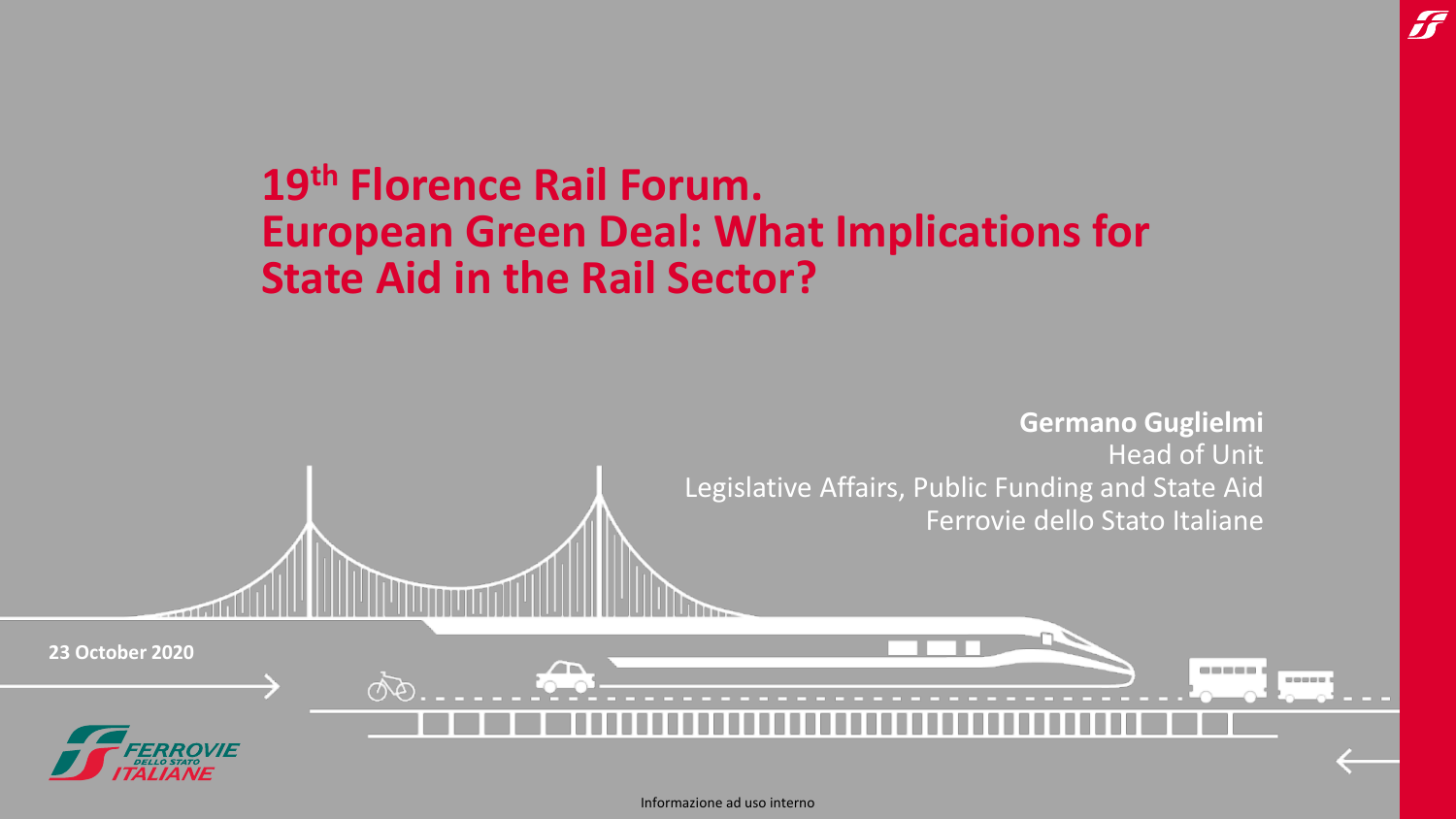## **Calculation of PSO compensation EU legal framework**

- **Regulation (EC) No 1370/2007, as amended by Regulation (EU) 2016/2338,** lays down the conditions under which competent authorities, when imposing or contracting for public service obligations, compensate public service operators and/or grant exclusive rights in return for the discharge of public service obligations. Specifications and compensation must achieve the objectives of public transport policy cost-effectively and be consistent with the policy objectives stated by the Member States.
- Irrespective of how the contract was awarded, **all compensation connected with a general rule or a public service contract** shall comply with Article 4, which states that they shall establish in advance, in an objective and transparent manner:
	- **the parameters on the basis of which the compensation payment, if any, is to be calculated**;
	- **the nature and extent of any exclusive rights granted, in a way that prevents overcompensation**.
- With regard to **public service contracts directly awarded**, the abovementioned parameters shall be determined in such a way that no compensation payment may exceed the amount required to cover the net financial effect on costs incurred **and revenues generated in discharging the public service obligations. Furthermore, competent authorities shall take account of revenue relating thereto kept by the public service operator and a reasonable profit**. In particular, the compensation must be calculated in accordance with the rules laid down in the Annex.

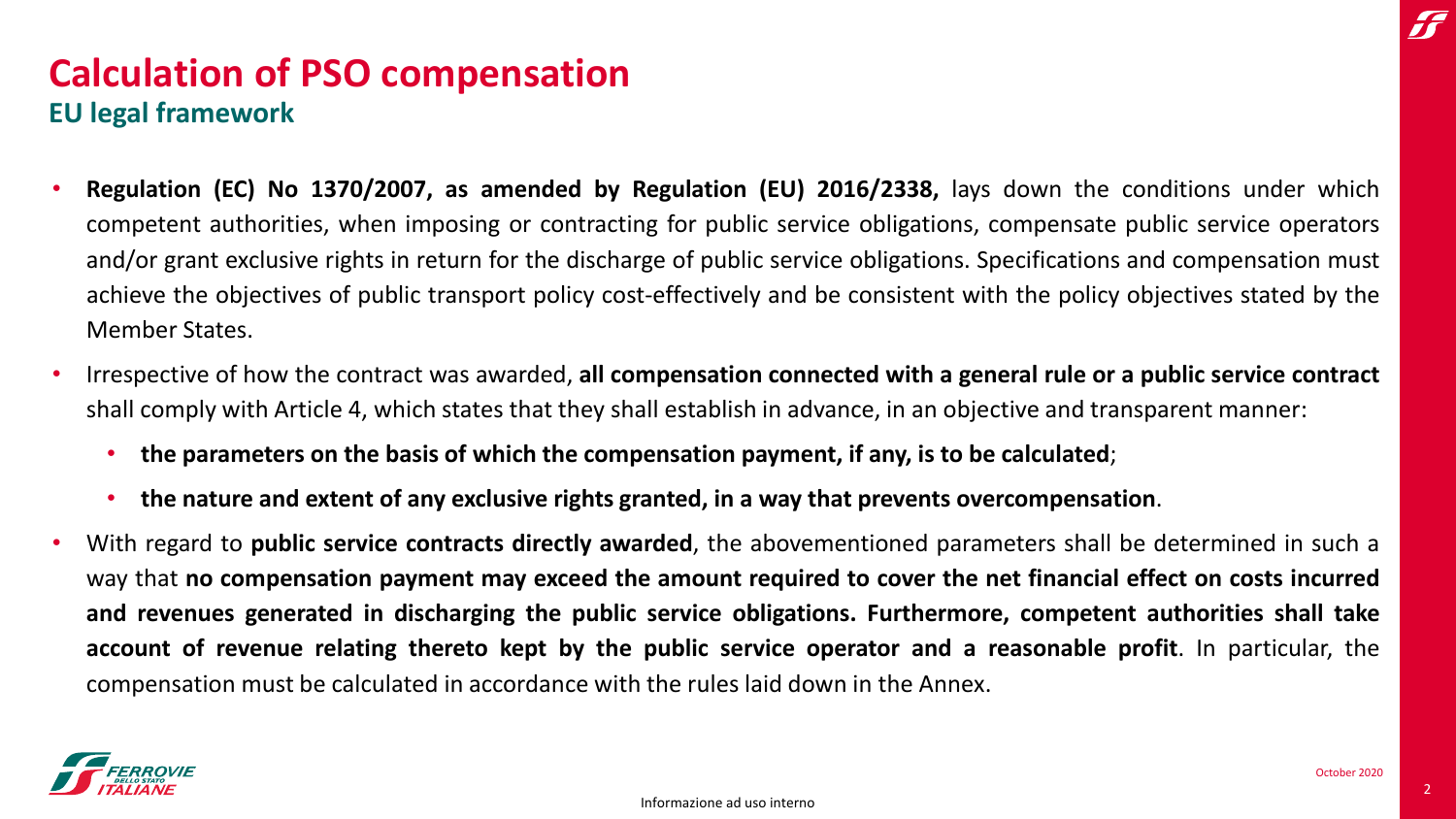#### **EU legal framework**

#### *Regulation (EC) No 1370/2007 - Annex*

- 1. The compensation connected with public service contracts awarded directly in accordance with Article 5(2), (4), (5) or (6) or with a general rule must be calculated in accordance with the rules laid down in this Annex.
- 2. The compensation may not exceed an amount corresponding to the net financial effect equivalent to the total of the effects, positive or negative, of compliance with the public service obligation on the costs and revenue of the public service operator. The effects shall be assessed by comparing the situation where the public service obligation is met with the situation which would have existed if the obligation had not been met. In order to calculate the net financial effect, the competent authority shall be guided by the following scheme:
	- costs incurred in relation to a public service obligation or a bundle of public service obligations imposed by the competent authority/authorities, contained in a public service contract and/or in a general rule,
	- minus any positive financial effects generated within the network operated under the public service obligation(s) in question,
	- minus receipts from tariff or any other revenue generated while fulfilling the public service obligation(s) in question,
	- plus a reasonable profit,  $\sum$ 
		- $\cdot$  *Equals net financial effect.*
- 3. Compliance with the public service obligation may have an impact on possible transport activities of an operator beyond the public service obligation(s) in question. In order to avoid overcompensation or lack of compensation, quantifiable financial effects on the operator's networks concerned shall therefore be taken into account when calculating the net financial effect.
- 4. Gosts and revenue must be calculated in accordance with the accounting and tax rules in force.
- 5. In order to increase transparency and avoid cross-subsidies, where a public service operator not only operates compensated services subject to public transport service obligations, but also engages in other activities, the accounts of the said public services must be separated so as to meet at least the following conditions:
	- the operating accounts corresponding to each of these activities must be separate and the proportion of the corresponding assets and the fixed costs must be allocated in accordance with the accounting and tax rules in force,
	- all variable costs, an appropriate contribution to the fixed costs and a reasonable profit connected with any other activity of the public service operator may under no circumstances be charged to the public service in question,
	- the costs of the public service must be balanced by operating revenue and payments from public authorities, without any possibility of transfer of revenue to another sector of the public service operator's activity.
- 6. (Reasonable profit' must be taken to mean a rate of return on capital that is normal for the sector in a given Member State and that takes account of the risk, or absence of risk, incurred **by the public service operator by virtue of public authority intervention.**
- 7. The method of compensation must promote the maintenance or development of:
	- effective management by the public service operator, which can be the subject of an objective assessment, and
	- the provision of passenger transport services of a sufficiently high standard.

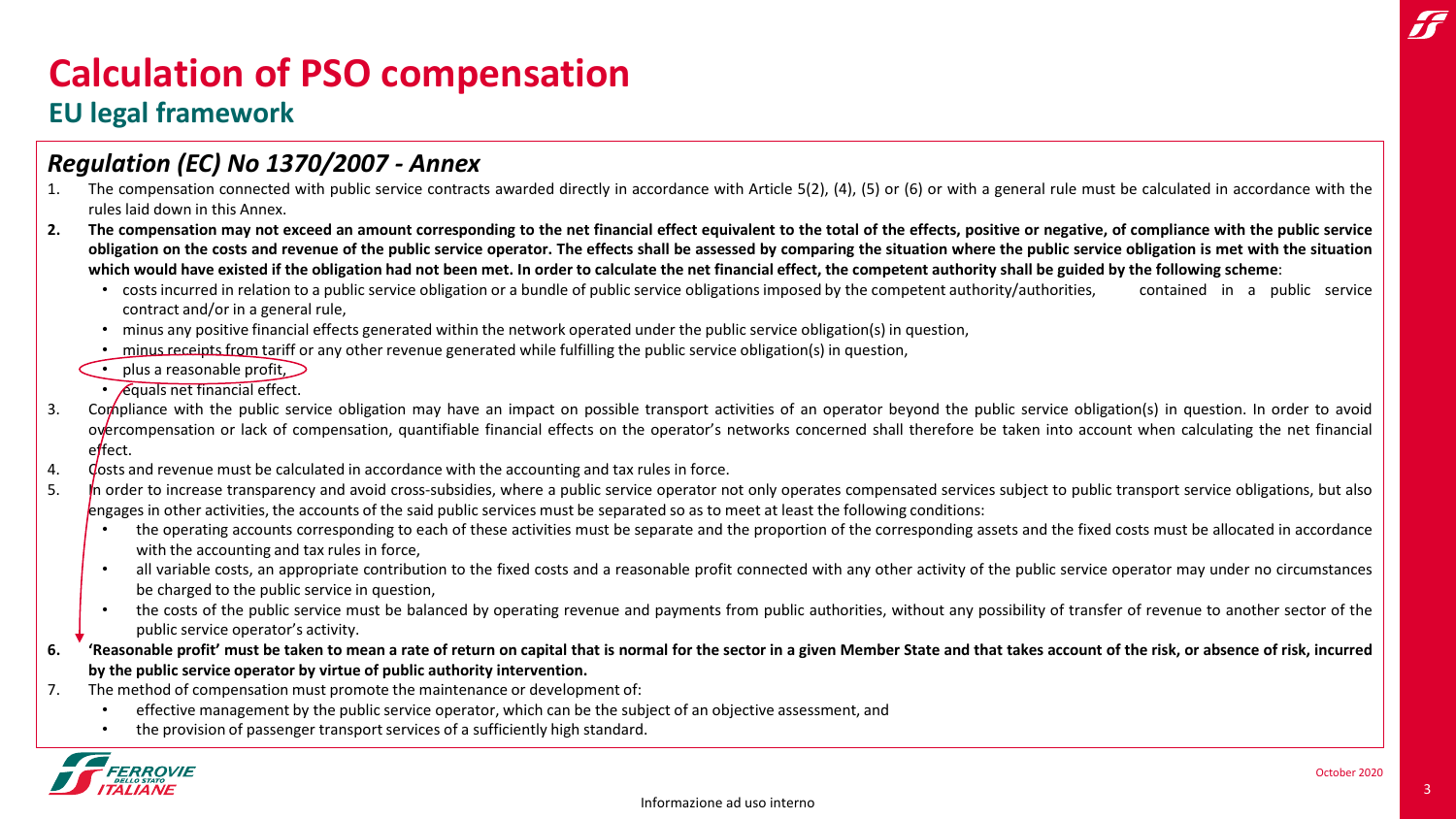# **Calculation of PSO compensation EU legal framework - The reasonable profit margin**

- In the case of **tendering procedures**, there is **no need to apply the detailed rules on compensation** set out in the Annex.
- In the case of **directly awarded public service contracts**, public service operators must be guaranteed **a reasonable profit**, defined by Annex as "a rate of return on capital that is normal for the sector in a given Member State and that takes account of the risk, or absence of risk, incurred by the public service operator by virtue of public authority intervention".
- **Commission interpretative guidelines concerning Regulation (EC) No 1370/2007** and **Commission Communication on services of general economic interest** (SGEI Communication) provide further guidance on the determination of the reasonable profit margin.
- In particular, the SGEI Communication defines the reasonable profit as "*the rate of return on capital that would be required* by a typical company considering whether or not to provide the service of general economic interest for the whole duration of the period of entrustment, taking into account the level of risk. The level of risk depends on the sector concerned, the *type of service and the characteristics of the compensation mechanism".*
- Where a generally accepted market remuneration exists for a given service, the level of reasonable profit should be in line **with normal market conditions** and should not exceed what is necessary to reflect the level of risk of the service provided.
- Where such market benchmarks do not exist, the level of reasonable profit should be determined by comparing the **profit margin required by a typical well run undertaking active in the same sector** to provide the service in question.



4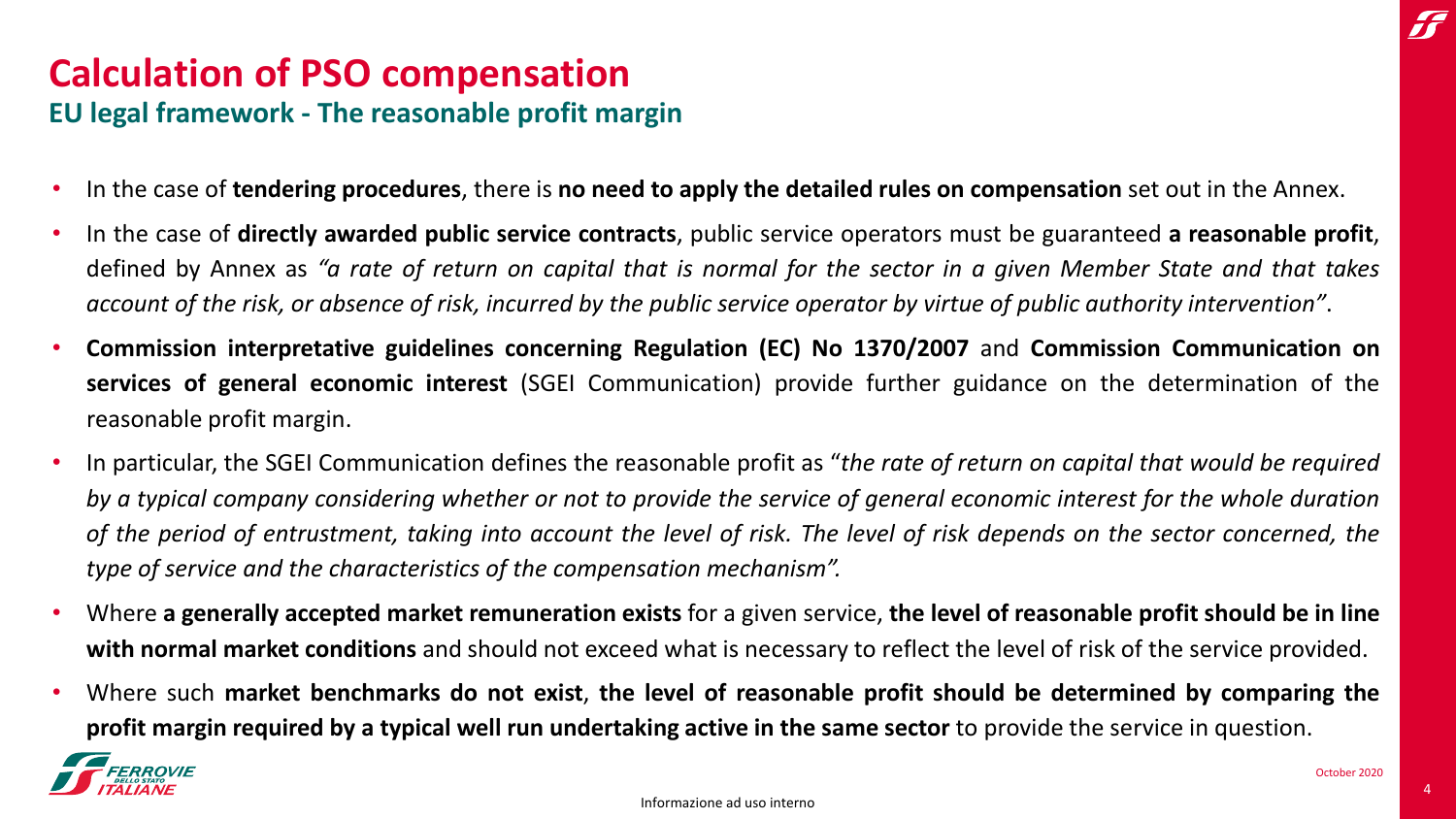# **Calculation of PSO compensation National regulatory framework**

- At national level, the Italian Transport Regulation Authority **hugely redefined the regulatory framework on local public passenger transport services by rail and by road** (LPT services) in order **to enhance transparency and to improve the efficiency and cost-effectiveness of the services**.
- **Decision No 120/2018** defined the methodologies, criteria and procedures to ensure the **efficient management of regional rail transport services**. The regulatory measures only applied to regional rail passenger transport services that are subject to PSOs, are operated by RUs on the national or interconnected railway network, and are covered by PSCs in accordance with any methods provided for by the law.
- **Decision No 154/2019** went further into depth defining the regulatory measures for the award of local public passenger transport services by rail and by road, in accordance with the different procedures allowed by the law. These measures apply both to contracts awarded by tendering procedure and to contracts awarded on a concession basis. Furthermore, it set forth rules and criteria governing the award procedures and the **calculation of PSO compensation**.

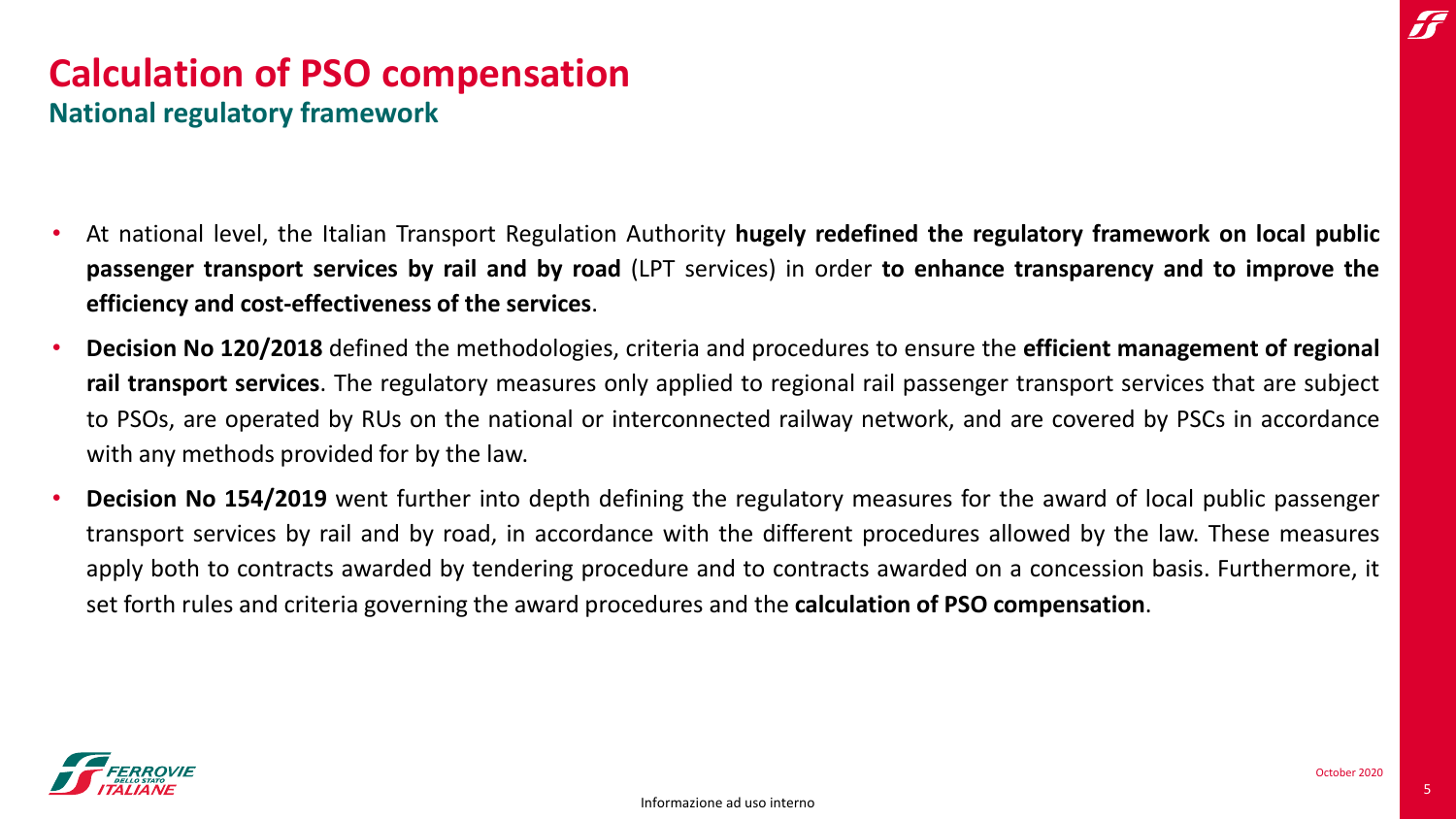#### **National regulatory framework**

- **Annex 5 of the Decision No 154/2019** establishes that the Awarding Entity shall draw up **a simulated Economic-Financial Plan (EFP)**, broken down for all the years of the contract period, in line with Regulation (EC) No 1370/2007. It applies both to contracts awarded by public procurement and to contracts awarded on a concession basis.
- The simulated EFP is aimed at determining **the tender price or the PSC compensation** to be awarded, **testing the economic and financial equilibrium of the PSC** throughout the contract period and allowing **for comparison of the tenders submitted by each tender participant in the case of public procurement.** In the performance of the PSC, the simulated Economic-Financial Plan provides the Awarding Entity with a tool to monitor the management of the award.
- The Annex 5 consists of four schemes (see further details in Appendix 1):
	- **Scheme 1 (Regulatory Income Statement)** to calculate the share of **costs of ordinary operations** that are incurred to comply with PSO, **which are not covered by the revenues arising from the fulfilment of PSO** (including positive network effects)
	- **Scheme 2 (Regulatory Balance Sheet)** to determine the **regulatory net invested capital** (NIC) **for the application of the WACC** provided by the Authority and to calculate the reasonable profit
	- **Scheme 3 (Simulated Regulatory Financial Plan)** to determine the **net financial effect** arising from expenses and income that are attributable to cost and revenue items
	- **Scheme 4 (Cash flow statement),** to be filled in by the tender participant, is intended to assess the **development of the financial position during the PSC period**, in particular in the case of planned investments

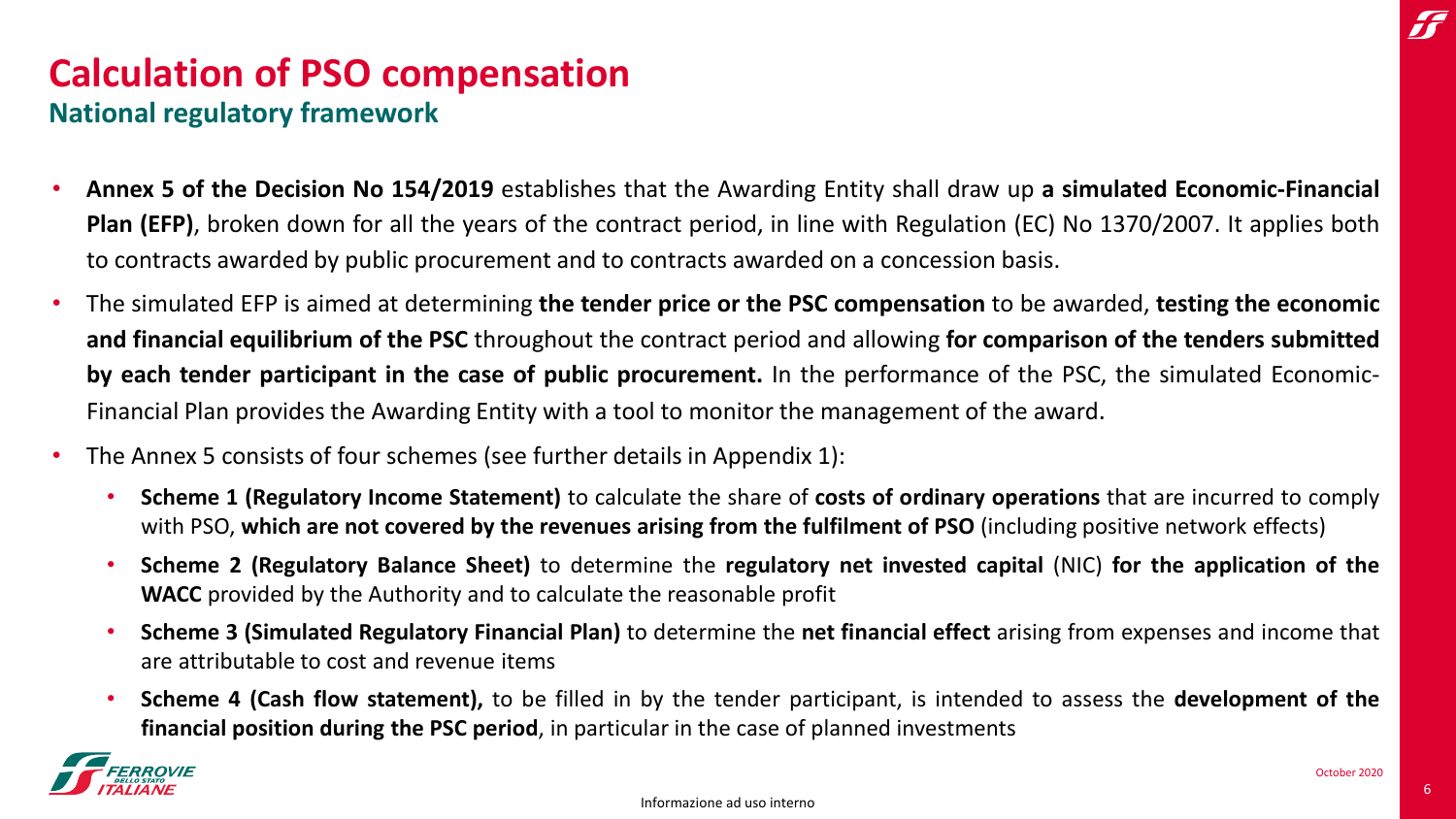**National regulatory framework - The reasonable profit margin**

- With Decision No 154/2019 and Decision No 65/2020, the **Transport Regulation Authority clarified the procedures** concerning the calculation of the reasonable profit margin for both directly awarded public service contracts and **contracts awarded by tendering procedure**.
	- According to Decision No 154/2019, the reasonable profit margin that the Awarding Entity should provide to the public service operator is **equal to the rate of return on net invested capital (NIC)**. The NIC rate of return is determined and regularly updated by the Transport Regulation Authority by applying the **Weighted Average Cost of Capital method (WACC)**.
	- Decision No 65/2020 explains the methodology used for the calculation of the rates of return on net invested capital determining the values of WACC parameters. Their rates are different for road and rail services.

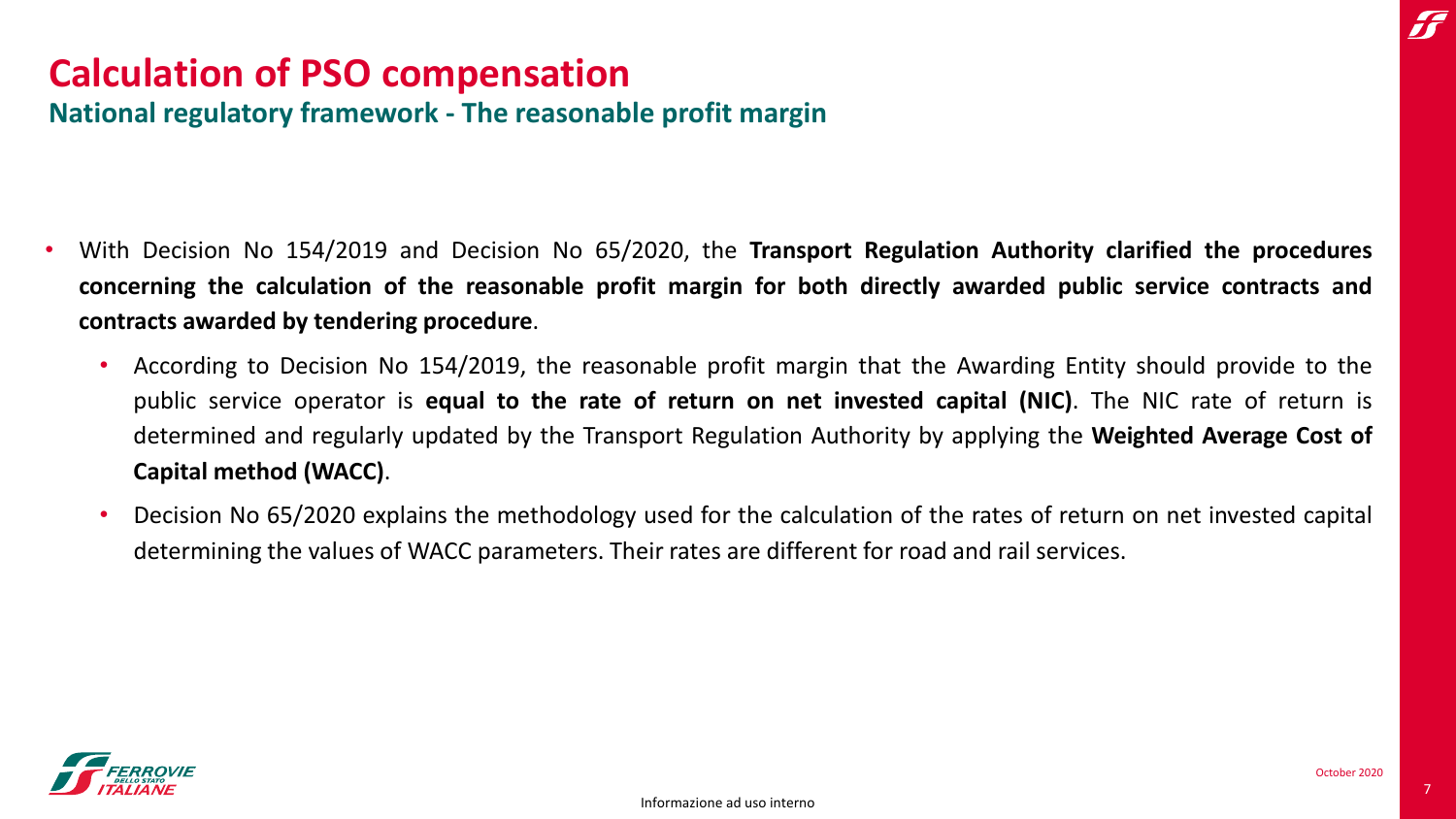### **Calculation of PSO compensation Room for improvement and levelling the playing field (1/2)**

- The risk of **greatly different national regulatory frameworks** should be avoided.
- In Italy, the Transport Regulation Authority defined a **very detailed framework**. Did Italy go towards an **over-regulated system or is it the right way that should be followed at the EU level** (for instance including similar schemes in new Guidelines or in new Regulation)?

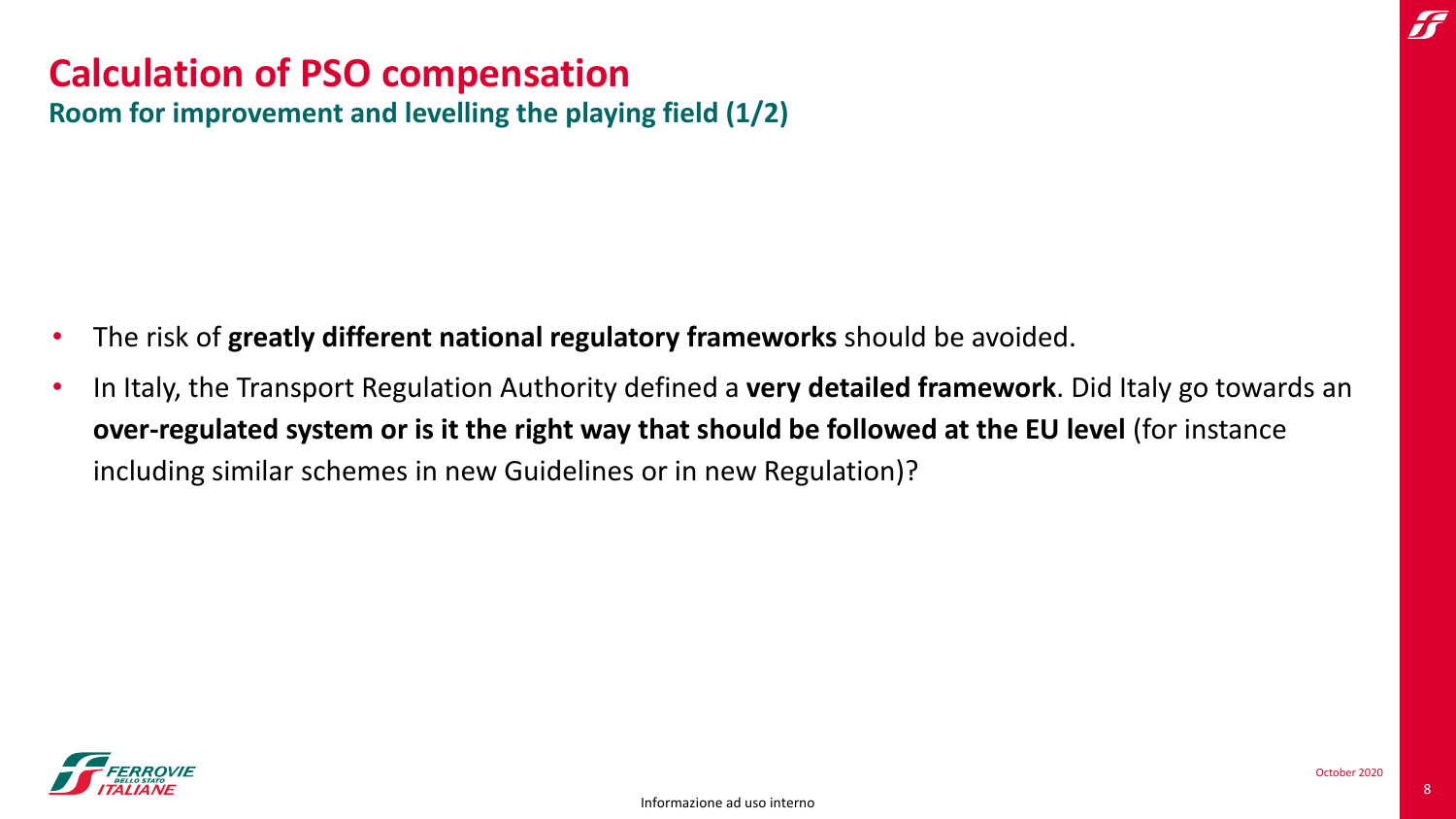#### **Room for improvement and levelling the playing field (2/2)**

- A reporting scheme should be defined at EU level in order to **further define the criteria provided for by Annex** of Regulation (EC) No 1370/2007. These criteria should apply **to contracts awarded both directly or via a tender procedure**. This could resemble the methodology already developed by the Italian Transport Regulation Authority.
- An equal and uniform legal and regulatory framework concerning the calculation of the return on capital should be **defined at the EU level**. This would eliminate the differences existing among the Member States and thereby ensure a level playing field.
- Since it is difficult to **quantify the network effects**, **a well-defined and objective method** should be introduced for their calculation.
- In the course of the contract, the Transport Regulation Authority requires the public service operator to perform a gradual improvement in the effectiveness and efficiency of the services. However, especially with regard to railway transport, there are some costs that cannot be reduced and unforeseeable circumstances that cannot be easily addressed. Therefore, additional mechanisms could be established in order to guarantee the economic and financial equilibrium of PSC over **the years**.

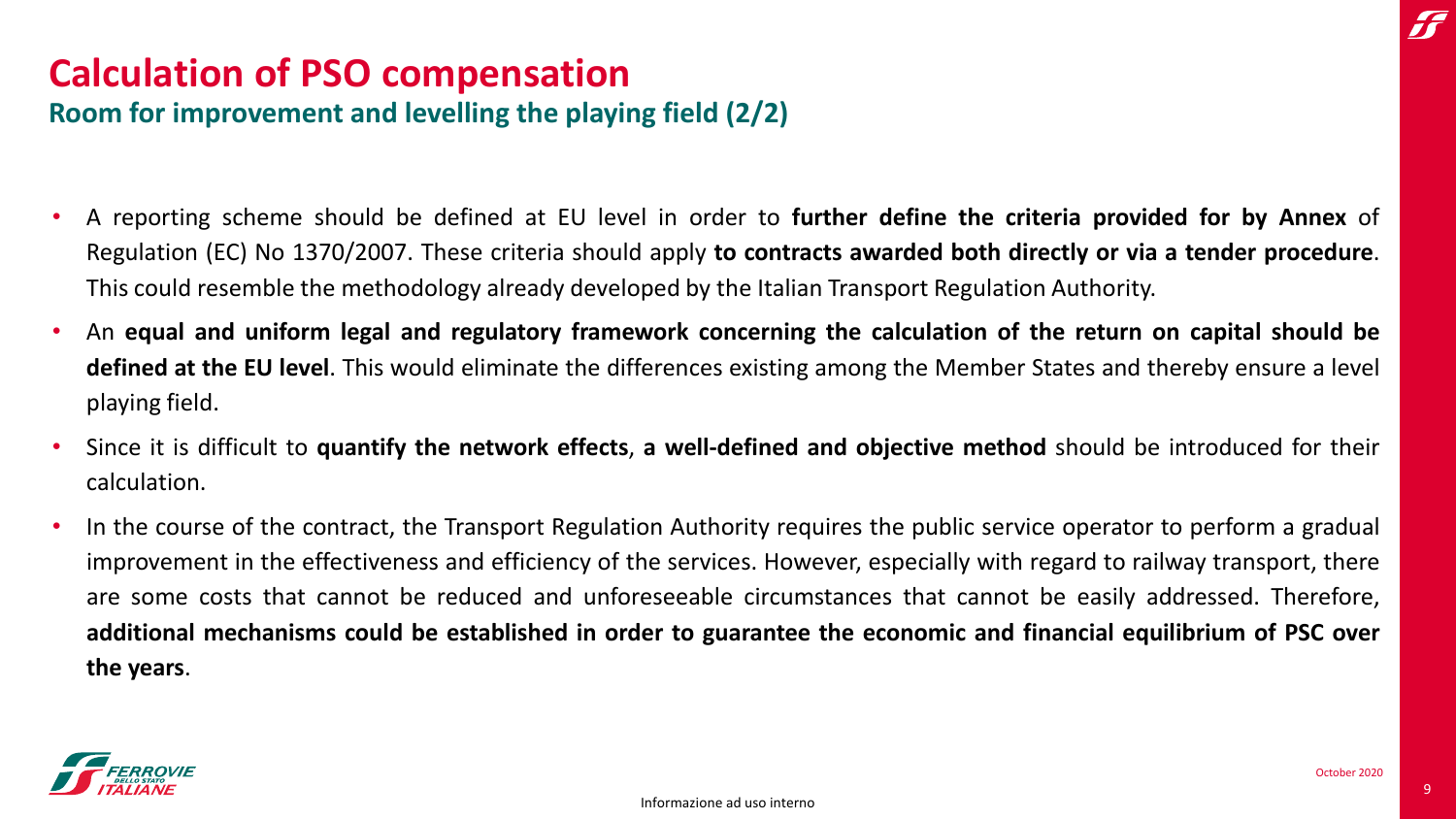# **Funding system for rolling stock EU and national regulatory framework**

- According to **Regulation (EC) 1370/2007, as amended by Regulation (EU) 2016/2338,** in order to ensure effective and nondiscriminatory access to suitable rolling stock, competent authorities may alternatively:
	- acquire the rolling stock with a view to making it available to the selected public service operator at market price or as part of the public service contract;
	- provide a guarantee for the financing of the rolling stock at market price or as part of the public service contract;
	- commit to take over the rolling stock at predefined financial conditions at the end of the contract at market price;
	- cooperate with other competent authorities in order to create a larger pool of rolling stock.
- The Italian regulatory framework is line with the EU provisions on this matter and does not provide further details in terms of funding and owning of rolling stock.

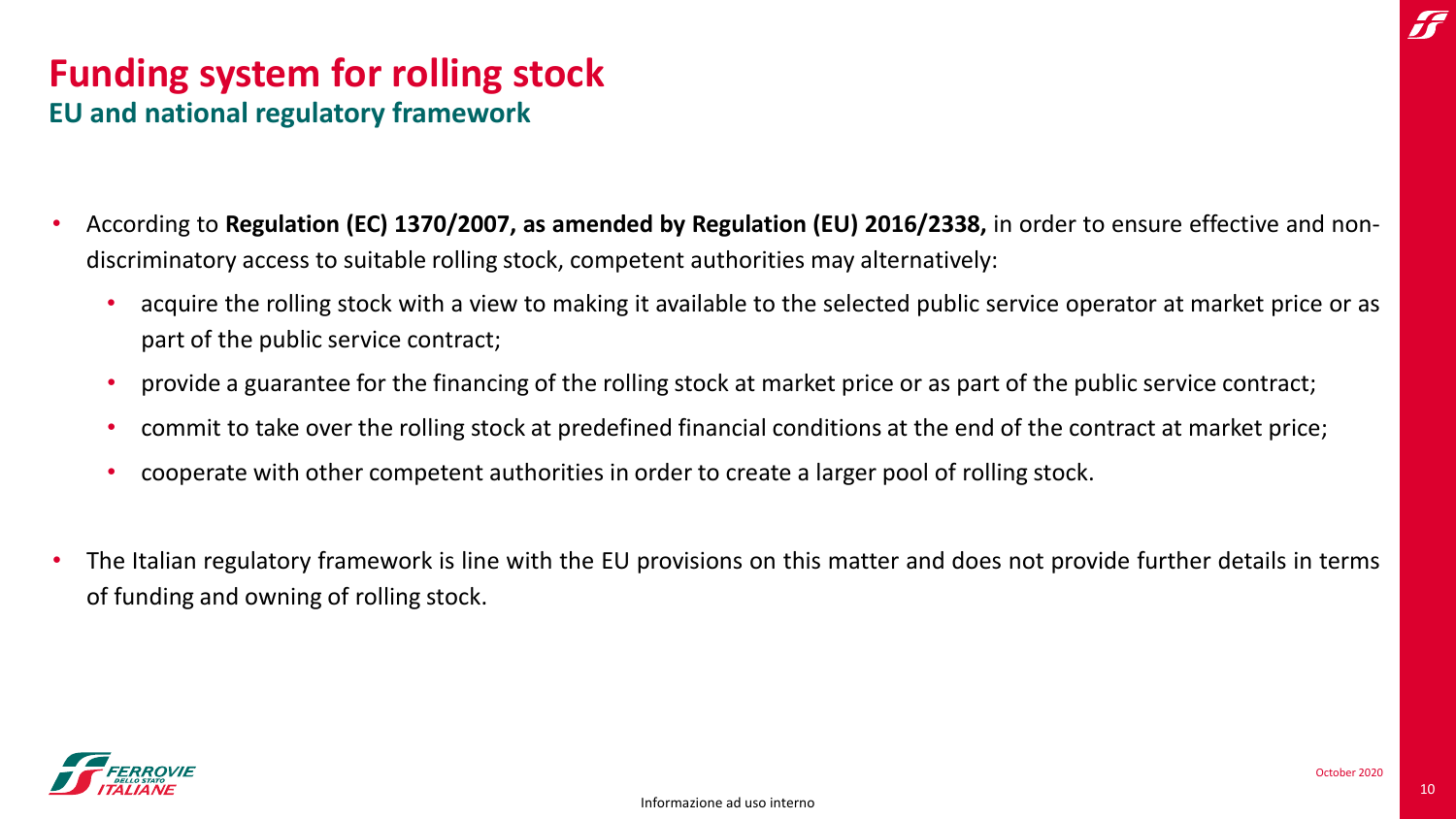# **Rolling stock ownership models**

#### **The added value of railway undertakings' ownership of rolling stock**

- **One solution does not fit all**. It is recommended to let Awarding Entities free to adopt the ownership model that they consider suitable for the relevant PSC.
- In Italy, in most cases, the rolling stock is owned by the railway undertaking operating the public services obligation. This model has the following advantages:
	- railway undertakings have the know-how required to buy the rolling stock used to run the service, which is typically characterised by specific technical features;
	- railway undertakings can overcome the limitations caused by annual budget constraints that usually characterised public transport authorities;
	- it ensures a better planning/scheduling of services and investments;
	- it guarantees greater transparency in contractual relations between railway undertakings and Awarding Entities;
	- railway undertakings can make more efficient use of the assets in terms of maintenance, refurbishment and renewal.

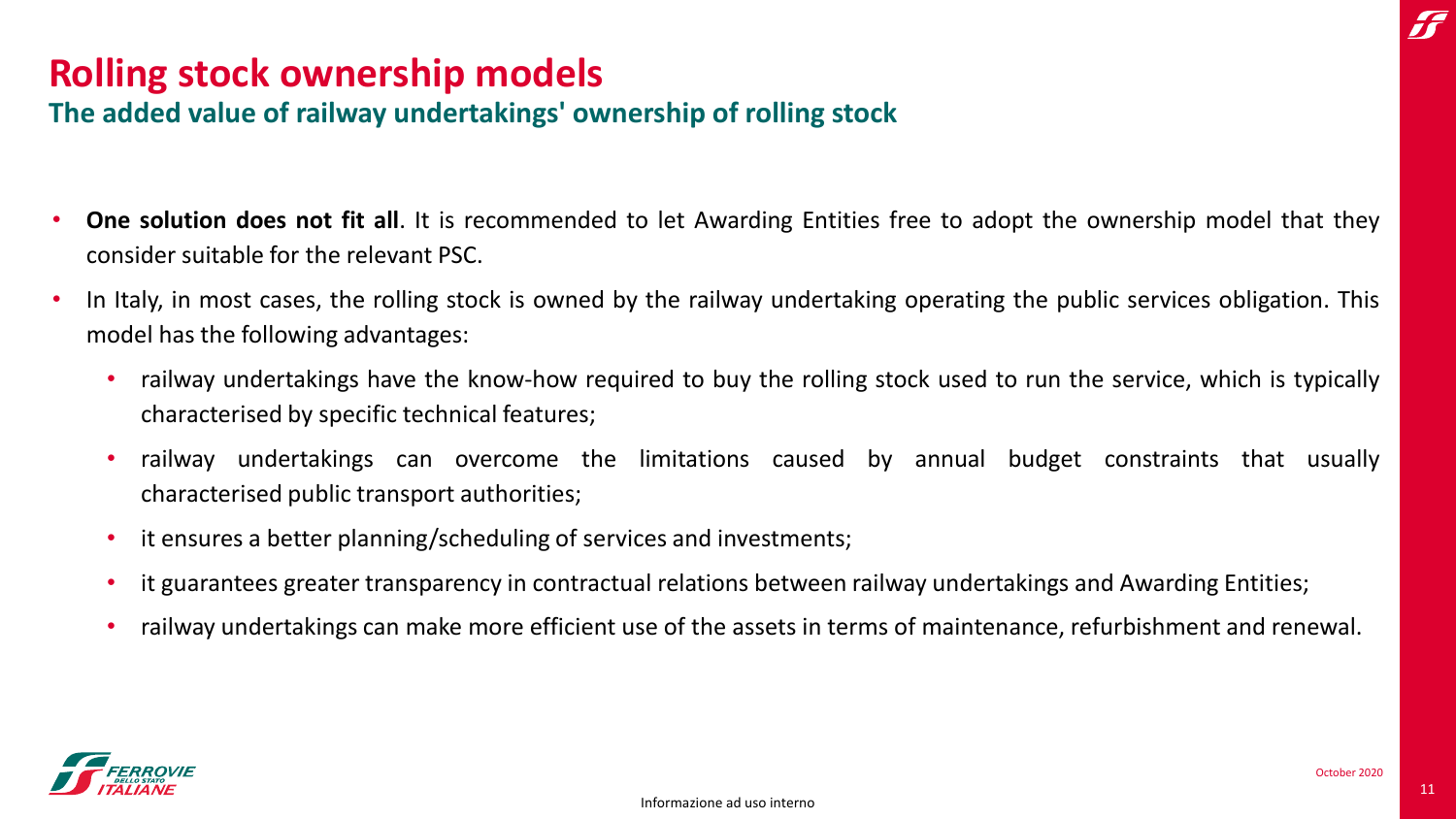# **Funding system for rolling stock The Italian case**

- In Italy, in the latest few years, important investments in renewals and refurbishments have taken place. This process has been boosted through both private investments and public funding.
- As part of its broad commitment to sustainability, FS decided to create a **Green Bond Framework** (GBF) under which it can issue Green Bonds to **finance projects with a positive impact in terms of environmental and social sustainability**. **Investments in public passenger transport rolling stock renewal** are among the FS Eligible Green Bond projects.
- Against this background, the **European Investment Bank (EIB) recently supported the FS Group's investment plan for the purchase of new trains for the Trenitalia regional fleet** with a loan of EUR 450 million. Thanks to the loan, Trenitalia will buy 135 less polluting and more efficient hybrid trains.

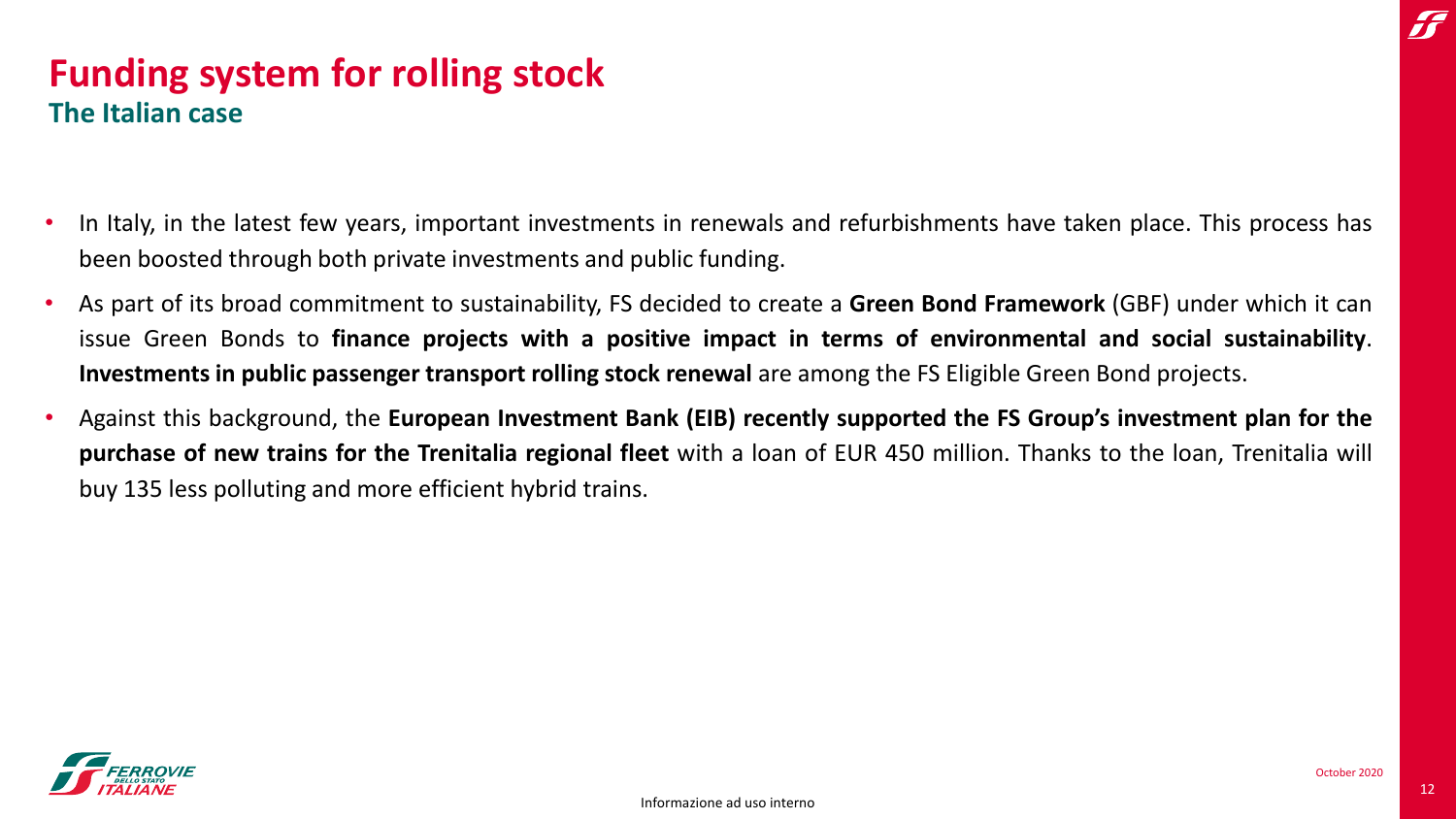# **Appendix 1 Annex 5 of the Decision No 154 - Scheme 1 (Regulatory Income Statement)**

| Scheme $1 -$    | Regulatory income statement                                    |  | Year 2 | Year | Year N |
|-----------------|----------------------------------------------------------------|--|--------|------|--------|
| 1a              | Revenue from passenger services                                |  |        |      |        |
| 1.b             | Other service-related revenue                                  |  |        |      |        |
| 1               | Total revenues arising from the fulfilment of PSO              |  |        |      |        |
| $\overline{2}$  | Positive induced network effects*                              |  |        |      |        |
| 3.a             | Cost of raw materials, consumables and goods                   |  |        |      |        |
| 3.b             | Cost for third-party services                                  |  |        |      |        |
| 3.c             | Cost for use of third-party assets                             |  |        |      |        |
| 3.d             | Cost of personnel                                              |  |        |      |        |
| 3.d.i           | operating personnel **                                         |  |        |      |        |
| 3.e             | Changes in inventories of raw materials, consumables and goods |  |        |      |        |
| 3.f             | Other operating expenses                                       |  |        |      |        |
| в               | Total operating costs ***                                      |  |        |      |        |
| $4 = 1 + 2 - 3$ | <b>Gross operating result (EBITDA)</b>                         |  |        |      |        |
| 5.              | <b>Total depreciation</b>                                      |  |        |      |        |
| $6 = 4.5$       | Net operating income (EBIT)                                    |  |        |      |        |
|                 | Use of provisions for risks and charges related to PSOs ****   |  |        |      |        |



 $\boldsymbol{J}$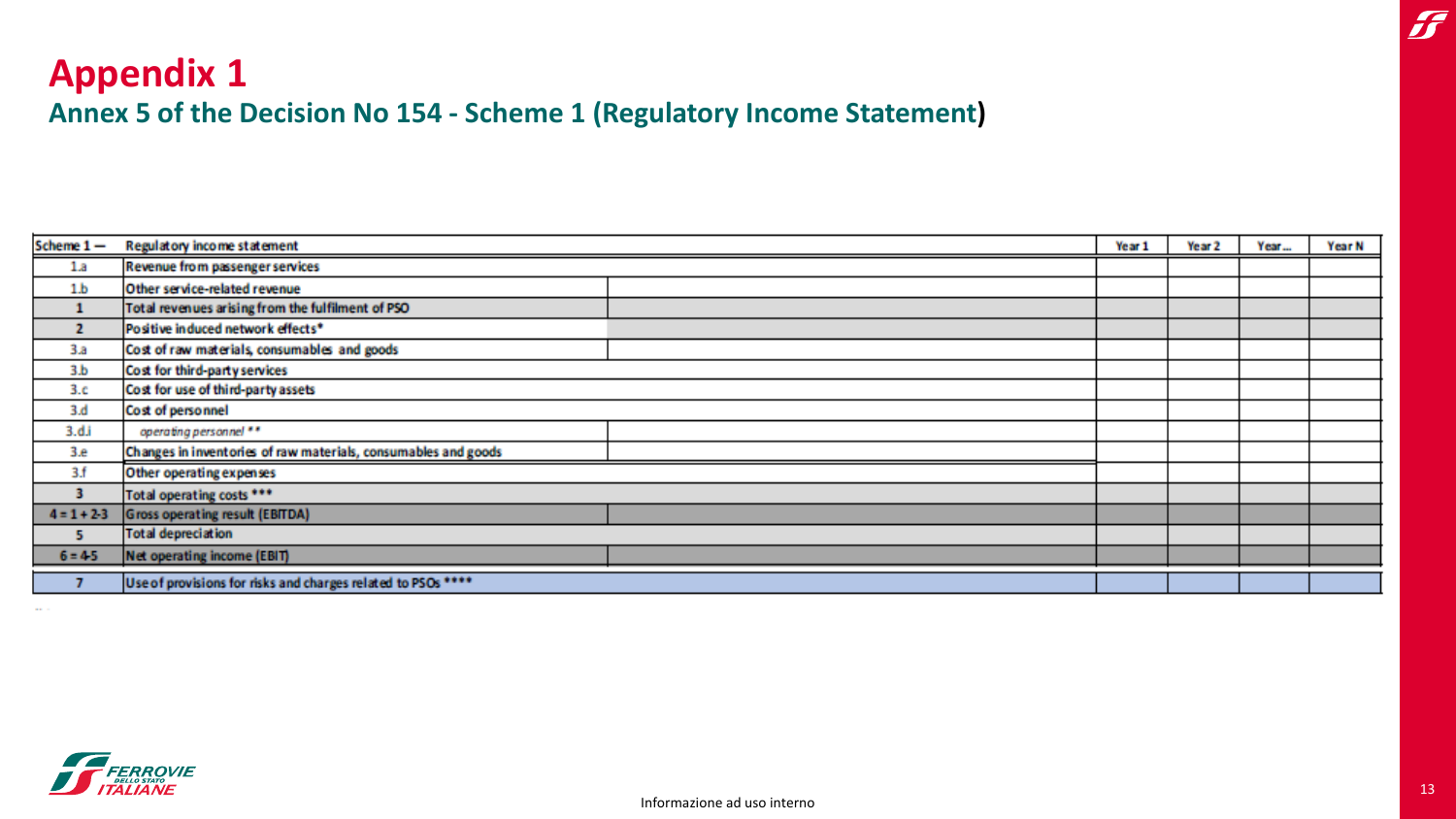# **Appendix 1 Annex 5 of the Decision No 154 - Scheme 2 (Regulatory Balance Sheet)**

|               | Scheme 2 - Regulatory Balance Sheet                                                     | Year 1 | Year <sub>2</sub> | Year | Year N |
|---------------|-----------------------------------------------------------------------------------------|--------|-------------------|------|--------|
| 1.a           | Intangible fixed assets                                                                 |        |                   |      |        |
| 1.b           | Tangible fixed assets with separate indication of those granted under a financial lease |        |                   |      |        |
| 1.b.i         | land and buildings (e.g. warehouses, workshops)                                         |        |                   |      |        |
| 1.b.ii        | plant and machinery                                                                     |        |                   |      |        |
| 1.b.ii. 1     | self-financed rolling stock *                                                           |        |                   |      |        |
| 1.b.iii       | industrial and commercial equipment                                                     |        |                   |      |        |
| 1.b.iv        | other                                                                                   |        |                   |      |        |
| 1             | <b>Total fixed assets</b>                                                               |        |                   |      |        |
| 2.a           | Inventories                                                                             |        |                   |      |        |
| 2.b           | Receivables                                                                             |        |                   |      |        |
| 2.b.i         | trade $**$                                                                              |        |                   |      |        |
| 2.b.ii        | other receivables                                                                       |        |                   |      |        |
| $\mathbf{z}$  | <b>Total current assets</b>                                                             |        |                   |      |        |
| 3.a           | Payables                                                                                |        |                   |      |        |
| 3.a.i         | payables to suppliers                                                                   |        |                   |      |        |
| 3             | <b>Total payables</b>                                                                   |        |                   |      |        |
| $4 = 1 + 2-3$ | Regulatory Net Invested Capital (NIC)                                                   |        |                   |      |        |



 $\boldsymbol{J}$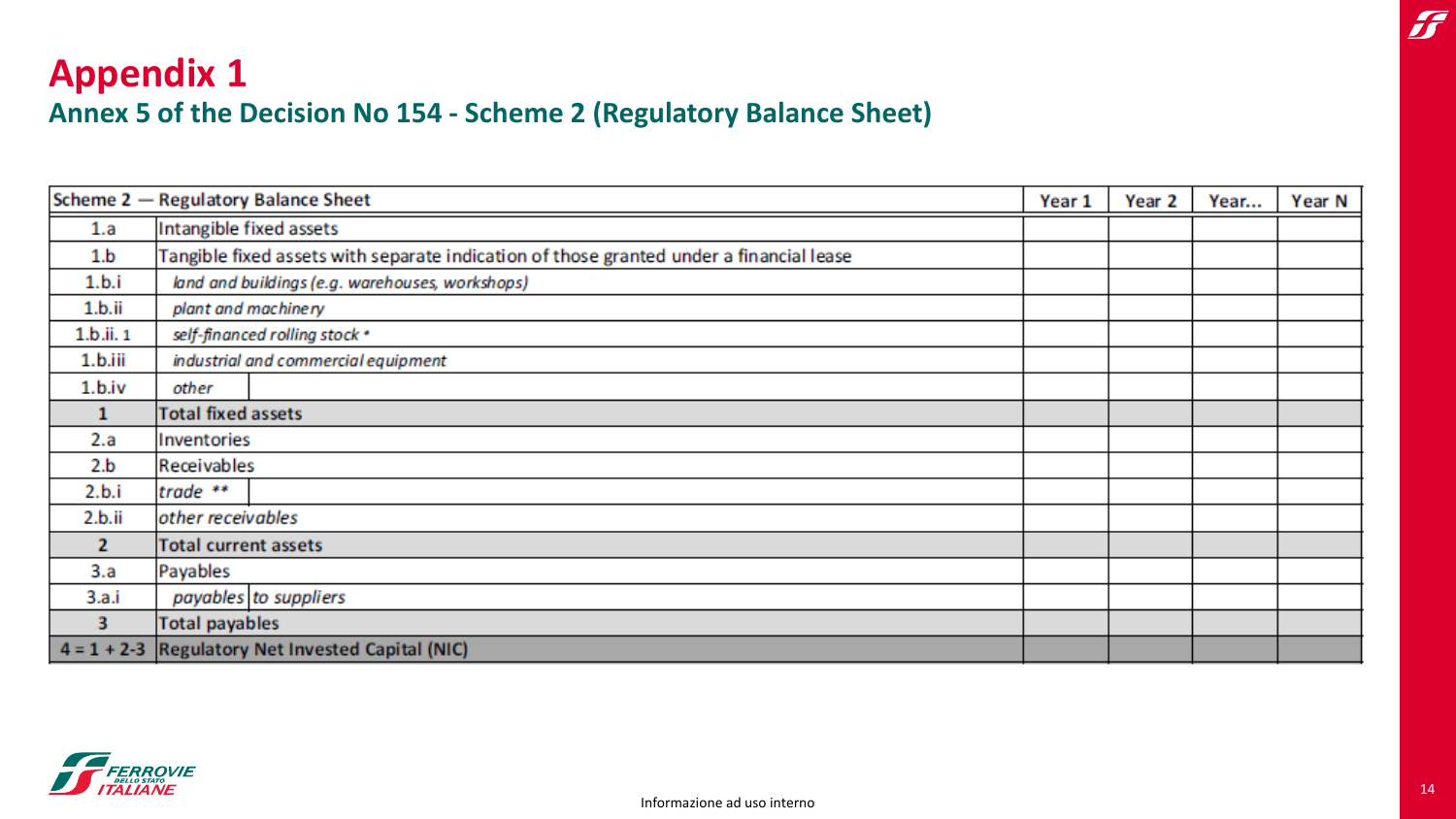# **Appendix 1**

### **Annex 5 of the Decision No 154 - Scheme 3 (Simulated Regulatory Financial Plan)**

|             | Scheme 3 - Simulated Regulatory Financial Plan                   | Year 1 | Year 2                                                         | Year                                           | Year N | <b>Cross-reference</b> |  |  |
|-------------|------------------------------------------------------------------|--------|----------------------------------------------------------------|------------------------------------------------|--------|------------------------|--|--|
| A           | Income from revenues generated by the fulfilment of PSO          |        |                                                                |                                                |        | Scheme 1               |  |  |
| B           | Positive induced network effects •                               |        |                                                                |                                                |        | Scheme 1               |  |  |
| $C = A + B$ | <b>INCOME + NETWORK EXTERNALITIES</b>                            |        |                                                                |                                                |        |                        |  |  |
| D           | Expenses related to the costs incurred for the fulfilment of PSO |        |                                                                |                                                |        | Scheme $1:3+5$         |  |  |
| E           | <b>Regulatory Net Invested Capital (NIC)</b>                     |        |                                                                |                                                |        | Scheme 2:4             |  |  |
| F           | Fair rate of return of NIC (%)                                   |        |                                                                |                                                |        | <b>ART</b> value       |  |  |
| $G = F^*E$  | Return on invested capital (reasonable profit)                   |        |                                                                |                                                |        |                        |  |  |
| $H = D + G$ | <b>EXPENSES + REASON ABLE PROFIT</b>                             |        |                                                                |                                                |        |                        |  |  |
| $I = H-C$   | NET FINANCIAL EFFECT (VARIABLE COMPENSATION)                     |        |                                                                |                                                |        |                        |  |  |
| $L = C + I$ | INCOME + POSITIVE NETWORK EXTERNALITIES + VARIABLE COMPENSATION  |        |                                                                |                                                |        |                        |  |  |
| M           | <b>NPV L</b>                                                     |        |                                                                | = NPV (F;L:Year 1 - Year N)                    |        |                        |  |  |
| N           | <b>NPV H</b>                                                     |        |                                                                | = NPV (F;H:Year 1 - Year N)                    |        |                        |  |  |
| o           | <b>NPV I</b>                                                     |        | $= NPV$ (F; I:Year $1 - YearN$ )                               |                                                |        |                        |  |  |
| P           | <b>CONSTANT COMPENSATION</b>                                     |        | = INSTALMENT (F;N;O) where N is the number of years of the PEF |                                                |        |                        |  |  |
| $Q = I - P$ | <b>NOTIONAL ITEMS</b>                                            |        |                                                                |                                                |        |                        |  |  |
|             | <b>CONDITION OF EQUILIBRIUM</b>                                  |        |                                                                |                                                |        |                        |  |  |
| G           | $M = N$                                                          |        | = SE(M = N; YES; 'NO')                                         |                                                |        |                        |  |  |
| н           | $NPV Q = 0$                                                      |        |                                                                | = SE(NPV (F); Q:Year 1 — Year N) = 0;YES;'NO') |        |                        |  |  |
|             | $WACC = IRR$                                                     |        |                                                                |                                                |        |                        |  |  |
|             |                                                                  |        |                                                                |                                                |        |                        |  |  |